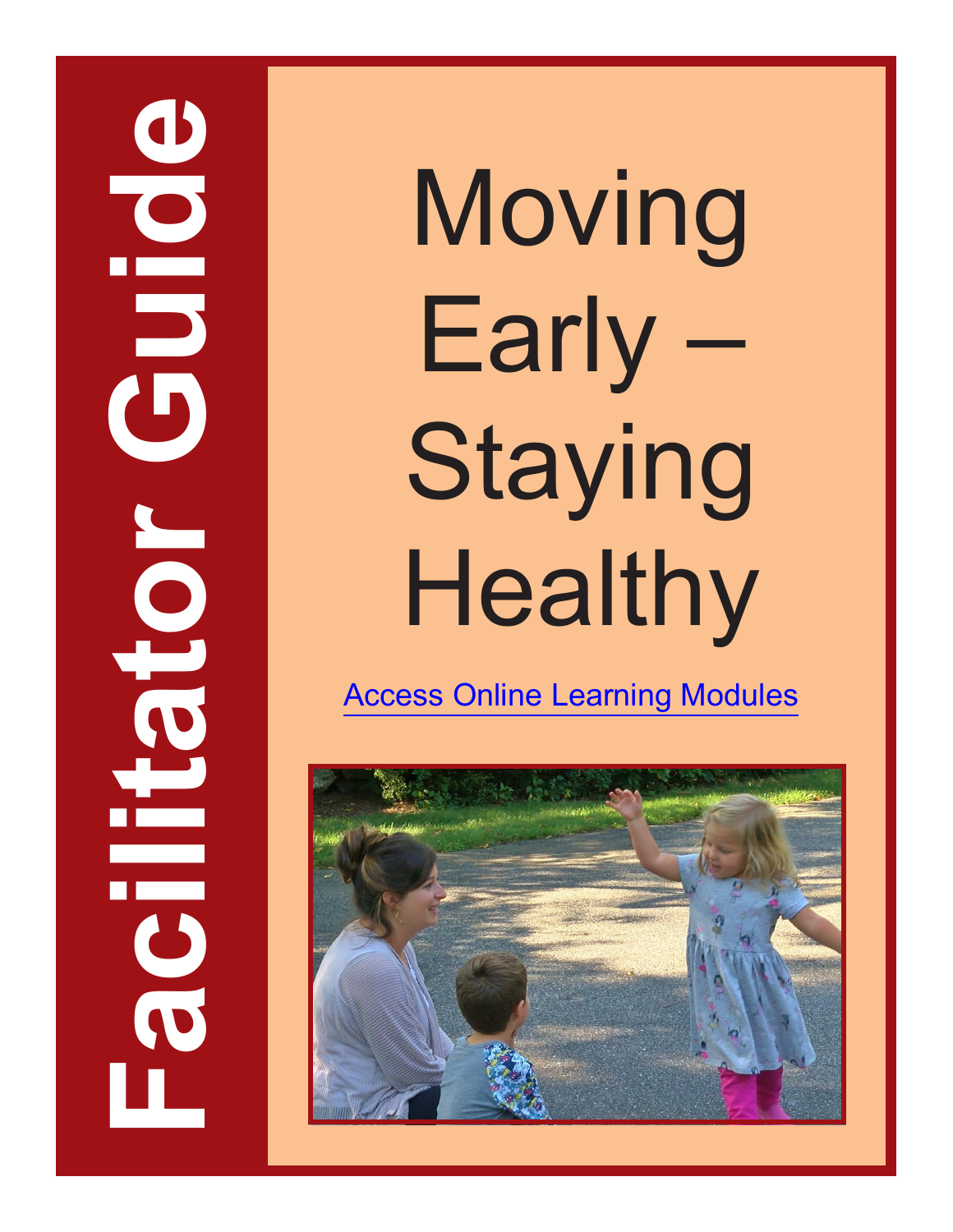#### **Note to facilitator:**

The online training module "Moving Early - Staying Healthy" provides an excellent opportunity for home visitors who appreciate the flexibility of distance learning.

The pairing of the online training with a facilitated discussion (a proven more traditional method of education, whose efficacy is widely recognized) is innovative and provides for added value. The discussion allows for the sharing of personal experiences that help to illuminate the information in the module. It also provides opportunities to use the basic skills that are so essential for communication – "serve and return", listening, facial expressions, vocal intonation, eye contact - things that are absent from today's communication using technology. (In these days of emails, text messages, "selfies", and social media, it's nice to meet face-to-face once in a while!) Also, laughter, stories, music, and role-plays as part of the discussion, injects an emotional component to the learning opportunity. These types of elements are incorporated into this Facilitator Guide.

Home visitors spend time with families that have an array of gifts, skills, cultures and many times challenges. The opportunity to share experiences, strategies, solutions, and successes with other family workers is much more powerful than completing the online education alone.

\*\*\*\*\*\*\*\*\*\*\*\*\*\*\*\*\*\*\*\*\*\*\*\*\*\*\*\*\*\*\*\*\*\*\*\*\*\*\*\*\*\*\*\*\*\*\*\*\*\*\*\*\*\*\*\*\*\*\*\*\*\*\*\*\*\*\*\*\*\*\*\*\*\*

This Guide provides some ideas for a trainer or supervisor wishing to facilitate a follow-up discussion with a group of home visitors who have completed the module. It assumes that the facilitator has also completed the module and is familiar with its contents and resources. You don't necessarily have to be a content expert to lead the activities and discussions. Feel free to adjust and add your own creative ideas.

We hope you enjoy the process!

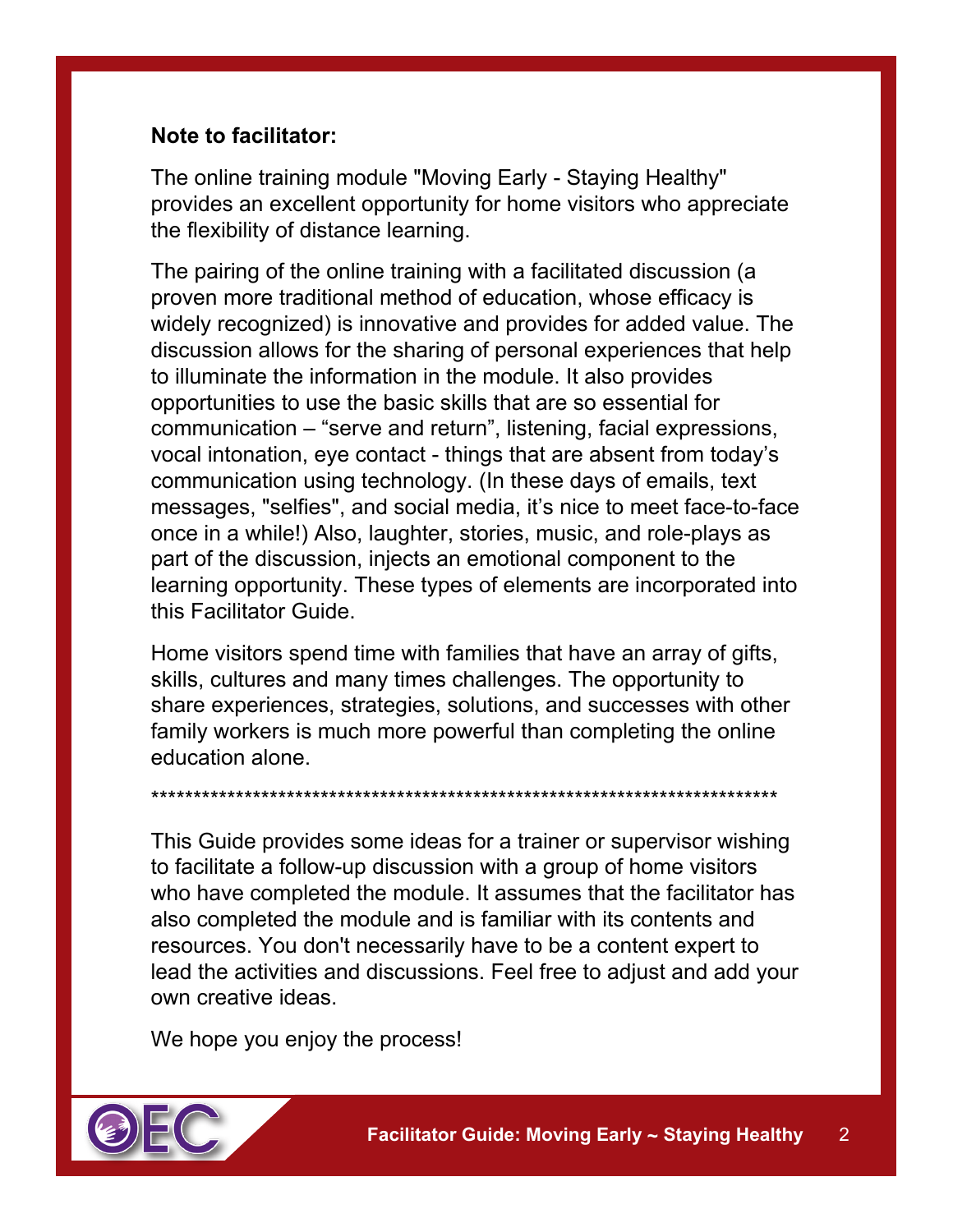#### **Introduction/Icebreaker**

Begin the session with an active game of Thumball. With everyone standing, toss the ball (soccer or beach ball with questions written on it) around the group and each time the ball is caught, the person holding the ball answers the question under the right thumb. Include questions such as:

- What is your favorite physical activity?
- Have you ever played a sport?
- What is one way that you get active during your workday?

Ask home visitors: "Who here loves to be active?" Identify those in the group who really enjoy being in motion. Identify someone within the group that will be the motivator to get participants moving during the session.

Build in "movement breaks" throughout the session. Use those suggested in this guide, or use the menu of movement activities from the module for ideas.

#### **Review Learning Objectives**

After completing this module, home visitors will be able to:

- 1. Support families to make physically active choices.
- 2. Assist families to provide safe spaces and opportunities for young children's physical activity, both indoors and out.
- 3. Understand and help families to support the attainment of major motor milestones for infants, toddlers, and preschoolers.
- 4. Describe and demonstrate activities that parents can play with their children in the home using minimal equipment.
- 5. Successfully incorporate physical activity into home visits.

#### **Review Vocabulary**

In order to review some of the key terms related to this topic, read some of the definitions (page 8 of this guide) and have participants call out the answers. Discuss each concept briefly in the context of the home visitor role.

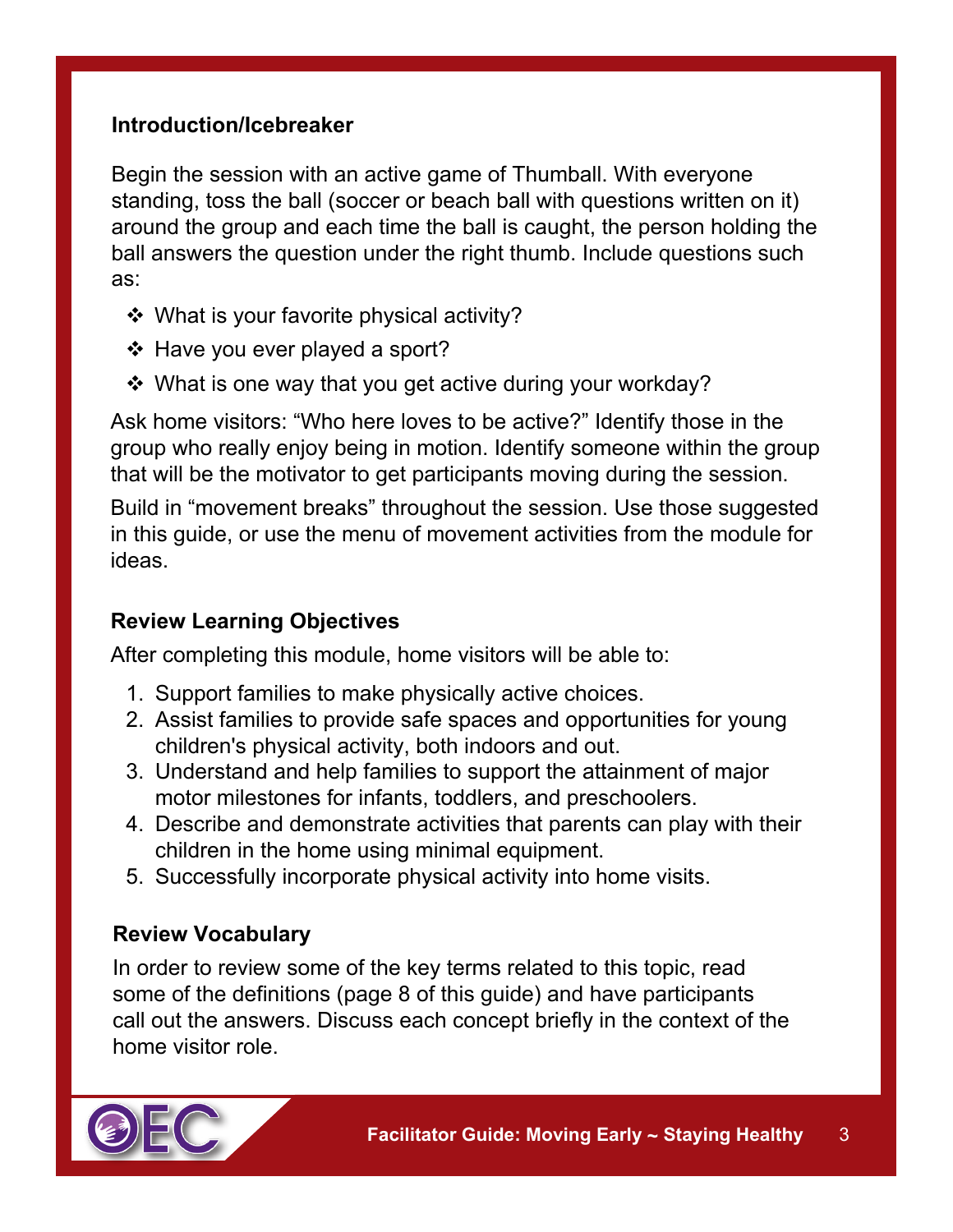#### **Walkabout Activity**

Write each of the following four items on a chart paper and provide markers. Post each chart on walls throughout the room. Divide the group into 4 and have each group begin at a different paper. Allow 5 – 10 minutes for each discussion then rotate. Have each group add their responses/ ideas to the paper as they go. Do one final rotation so the groups end up at their initial question. Allow a few minutes for each group to read the list of responses. Then ask each group to choose one idea to report out on.

- 1. When your agency provides group gatherings for families, do you ever focus on this topic? And if so, are there opportunities for physical activity built in? (Rather than just sitting in a circle and talking about the benefits.) Share some of the strategies used or generate ideas for what this might look like.
- 2. How does this topic make you feel? The creators of this module purposely avoided calling it "Preventing Obesity" and decided to take a more pro-active and positive approach. What do you think of the suggestion to approach it this way with families? Do you think it will help you be more effective?
- 3. Do you use any technology to assist you in keeping active? (I. e, Fitbit, exercise apps?) What do you think about using such tools with families?
- 4. How important do you believe this topic to be? With all of the challenges facing the families you work with, does this topic seem less urgent? How then might you weave it in to discussions?

# **Whole Group Discussion**

Engage in a discussion about the differences between knowing and doing. This is a major theme in this module because a lot of the information about the importance of physical activity is generally well known.

Ask how home visitors learn about what motivates each family. Discuss the kinds of positive reinforcement that might be effective in helping families reach their goals. Invite a sharing of success stories.

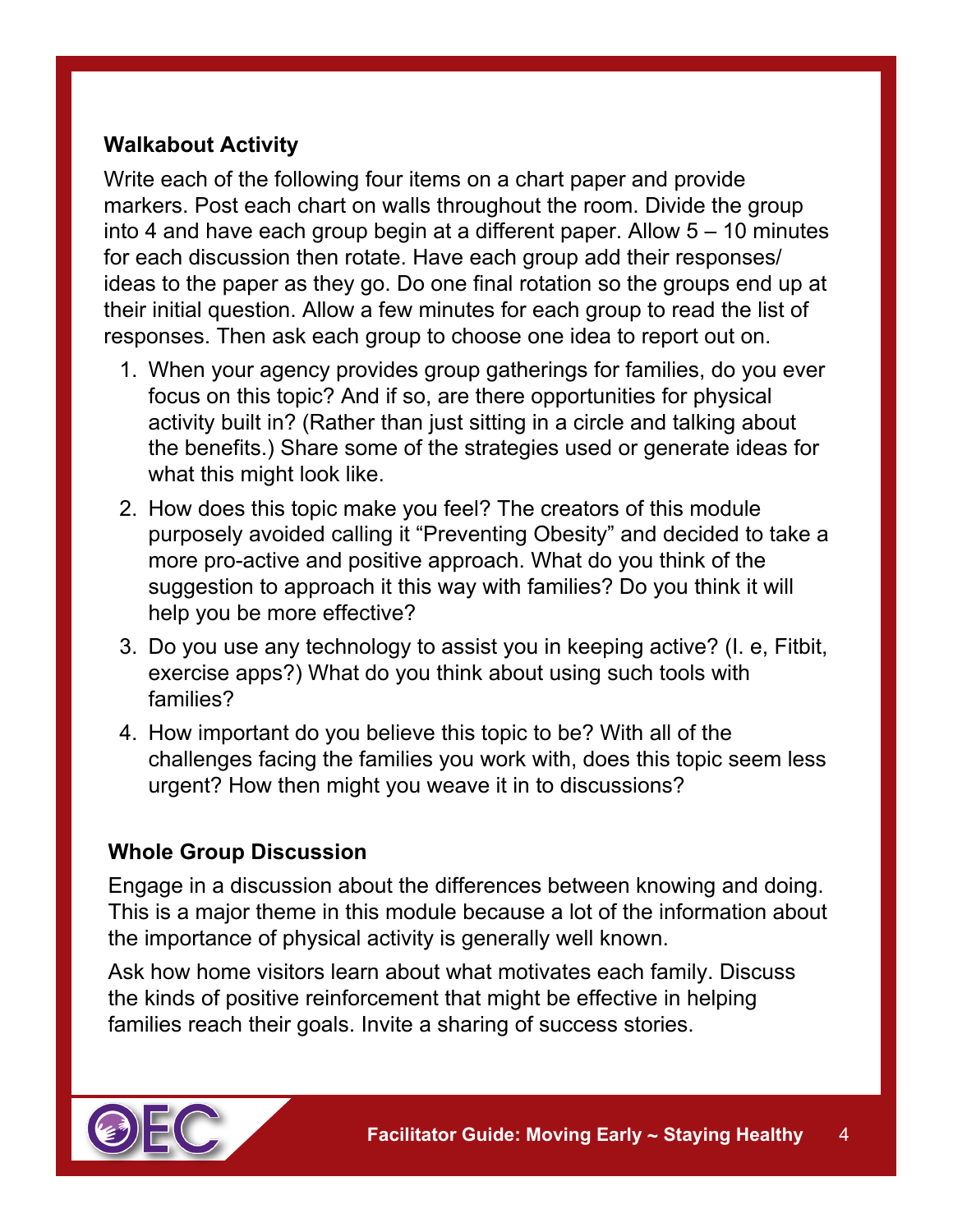# **Role Play**

One of the printable documents in the course includes some common reasons that people list for not engaging in regular physical activity and helpful tips to overcome these perceived barriers. However, sometimes these "excuses" might just be people's way of explaining to others (or a rationalization for themselves) why they don't do something they know they should do, but are really not interested in doing, don't find enjoyable, or feel is not a priority for them, etc.

Use the list as a springboard to role-play some conversations. Guide participants to use encouragement instead of persuasion in thinking about how they might respond to a parent's reasons for not being active. (If participants are familiar with Motivational Interviewing, this may be a useful way for them to approach this conversation with a family.)

#### **Small Groups**

#### Self-Care

Provide paper and colored markers. Ask participants to work in small groups to create an example of a home visitor's typical daily work schedule. Then have them use a different color to identify places that they could add some movement and healthy activities that might be sustainable. Encourage all group members to consider the implications for their own habits.

Post these around the room and provide an opportunity to see each other's ideas during a movement break.

#### **Whole Group Discussion**

Talk about the types of home visit activities that are most often planned for parent and child. Do they tend to be mostly sedentary? If movement isn't often part of the visit – why not? Is it more challenging? (Perhaps home visitors believe that some children actually are active enough and so need more assistance to sit and do something focused.) Explore their perspectives.

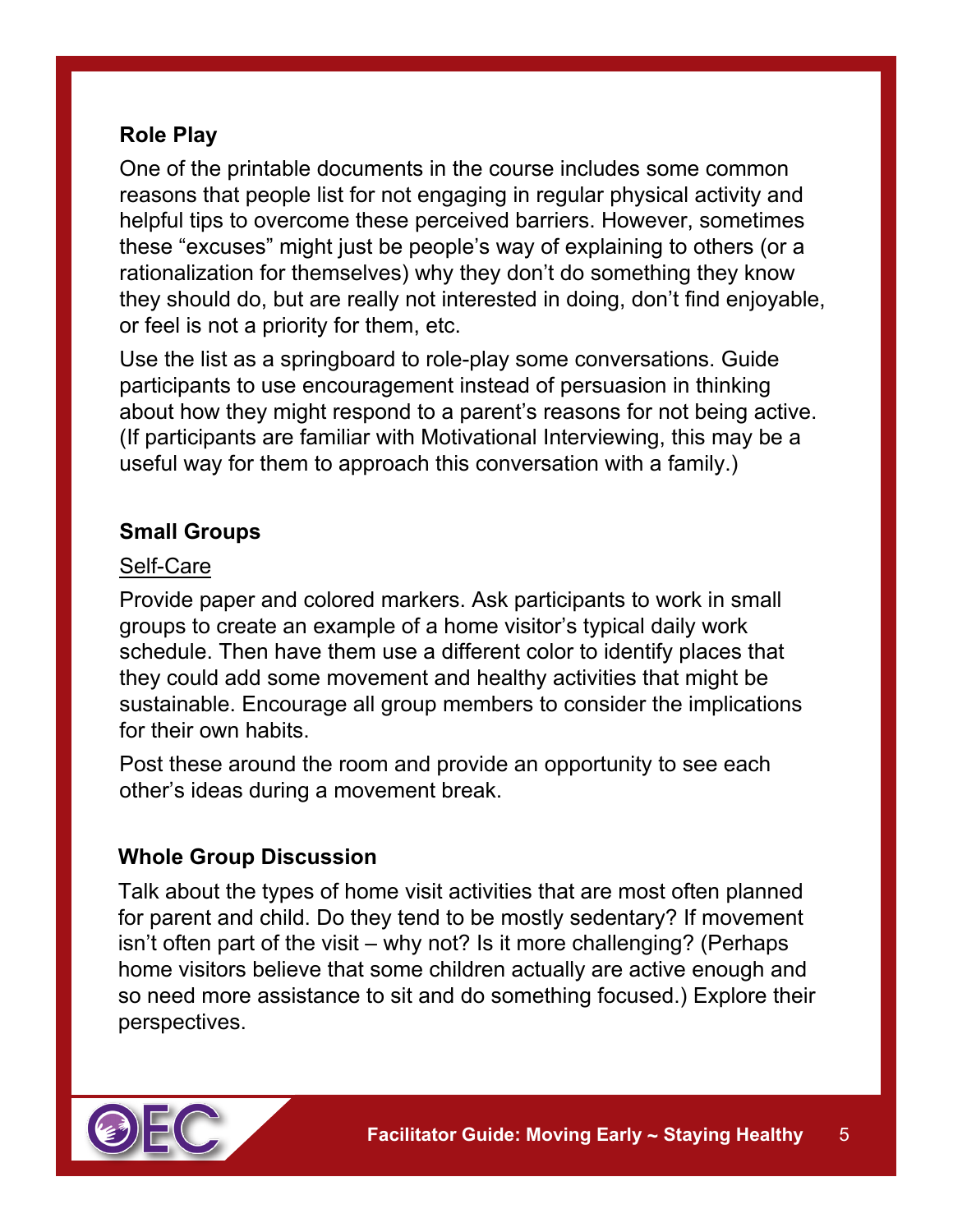### **Partner Conversation**

Have participants turn to a partner and discuss the following:

*What are your favorite kinds of activities to do with children? How could you make them more active?*

Invite a few volunteers to share with the larger group.

#### **Small Groups**

Sharing of strategies to get home visitors to move visits beyond the home – do they utilize the community, go for walks, play outside?

Supply pictures of various places in the community. Pass them out to small groups and encourage home visitors to brainstorm how they would initiate and carry out a visit to their chosen location. Have them identify their goals, potential outcomes, and any barriers they may encounter.

#### **Follow-Up Discussion with Whole Group**

Home visitors may describe that families are reluctant to play outside in unsafe neighborhoods. If this occurs, ask them to identify some ideas for community resources that may be safe options (such as a local YMCA.)

#### **Individual Reflection**

Provide time for individual reflection and writing:

What are your greatest concerns about the physical activity levels of the families you serve? What are your hopes? What do you see as the benefits to helping families learn about this topic and get more active?

Provide an opportunity to share.

# **Action Plan**

Have participants develop an Action Plan:

*Identify some ways you will incorporate physical activities into a home visit plan (even if it's not the main emphasis or goal of the visit).* 

*Also, set a goal for your self-care. How might you increase the amount and/or quality of exercise you get? Is it possible to improve your activity during your work day?*

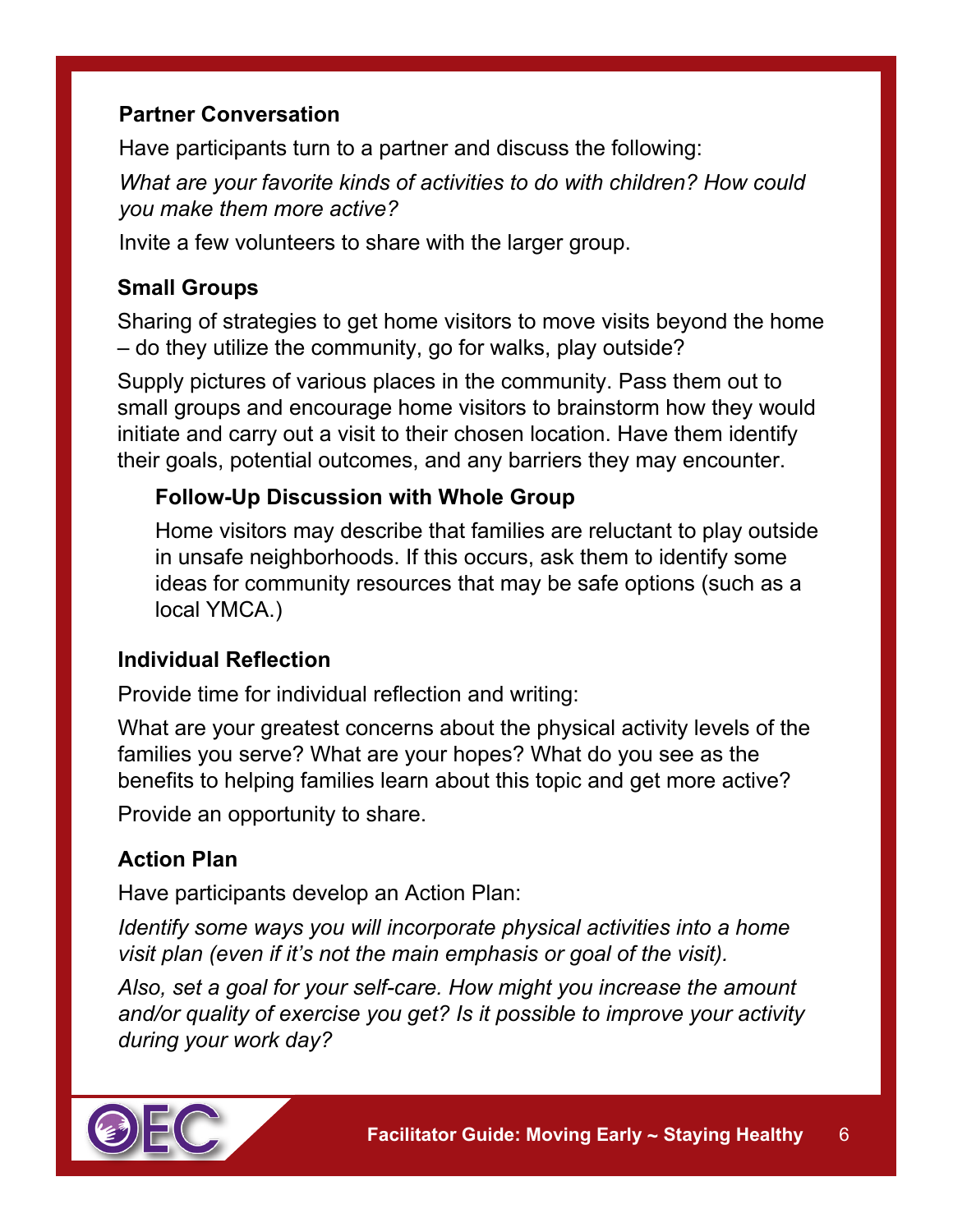# **Additional Whole Group Topics**

Gender differences in play

Display the following quote from the module:

"I talk about the differences with dad. Mom may be a little bit hesitant to let baby go up the stairs and go down the slide. He's more likely to encourage safe risk. I relay that message to dads that you're just as important; you provide extra confidence, which is good for your child to develop these social skills and to help the child navigate life and understand what choices are safe and what choices may not be safe."

- Cinque, Family Support Provider

What are home visitors' reactions to that idea? Have they noticed variation within some families? How do they differentiate for parents depending on their gender and/or preferred play styles?

#### Explore Variations in Families' Experiences

How does culture affect the habits of individual families and how might that be taken into consideration? In large group, ask home visitors how they present the recommended practices to parents who have different cultural customs.

Could have them work in small groups to generate ideas for conversation starters to learn more about families' experiences and values. For example, a home visitor might ask a parent, "What were your developmental milestones like as a child? Who supported you?"

Invite home visitors to share about their experiences growing up and the expectations their parents had of them regarding physical activities.

# **Closing**

Plant a seed…

Suggest that those who love to be active could serve as a resource and motivator for others in their agency – both staff and families.